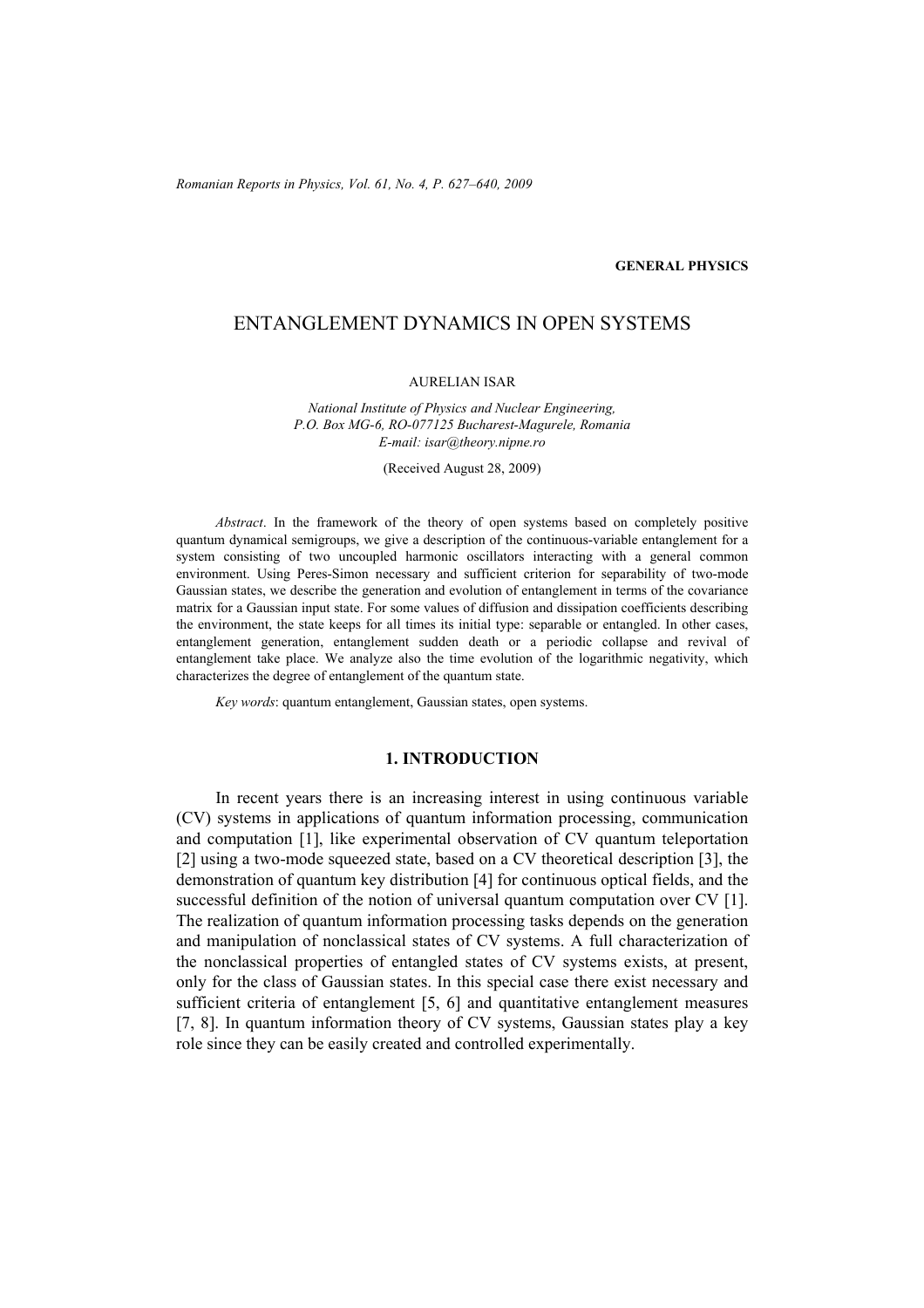Two-mode Gaussian states play an important role in quantum information processing tasks in CV systems, like quantum teleportation [1, 3], quantum cryptography [4] and quantum entanglement swapping [9]. Two-mode Gaussian entanglement has been generated in various physical situations like optical parametric amplifiers, nonlinear parametric down conversion, Kerr nonlinearity in an optical fiber or cavities, two-mode cavity quantum electrodynamics.

Quantum entanglement represents a key resource in quantum information processing. Implementation of quantum communication and computation encounters the difficulty that any realistic quantum system cannot be isolated and it always has to interact with its environment. Quantum coherence and entanglement of quantum systems are inevitably influenced during their interaction with the external environment. As a result of the irreversible and uncontrollable phenomenon of quantum decoherence, the purity and entanglement of quantum states are in most cases degraded. However, it was recently shown that entanglement can be created or enhanced during the interaction with the external environment, like, for example, in the case of a system of two non-interacting qubits coupled to a common environment [10]. At the same time there exist some special entangled states that are not altered by the interaction with the environment, called decoherence-free states that could be efficient in quantum information processing. Practically, compared with the discrete variable entangled states, the CV entangled states may be more efficient because they are less affected by decoherence.

Due to the unavoidable interaction with the environment, any pure quantum state evolves into a mixed state and to describe realistically CV quantum information processes it is necessary to take decoherence and dissipation into consideration. Decoherence and dynamics of quantum entanglement in CV open systems have bee intensively studied in the last years [11–31]. The Markovian time evolution of quantum correlations of entangled two-mode CV states has been examined in single-reservoir [10, 16] and two-reservoir models [6, 15, 17], representing noisy correlated or uncorrelated Markovian quantum channels.

When two systems are immersed in an environment, then, besides and at the same time with the quantum decoherence phenomenon, the environment can also generate a quantum entanglement of the two systems [19, 32]. In certain circumstances, the environment enhances the entanglement and in others it suppresses the entanglement and the state describing the two systems becomes separable. The structure of the environment may be such that not only the two systems become entangled, but also such that the entanglement is maintained for a definite time or a certain amount of entanglement survives in the asymptotic longtime regime. The effects of environment may include collapses and revivals of entanglement [33].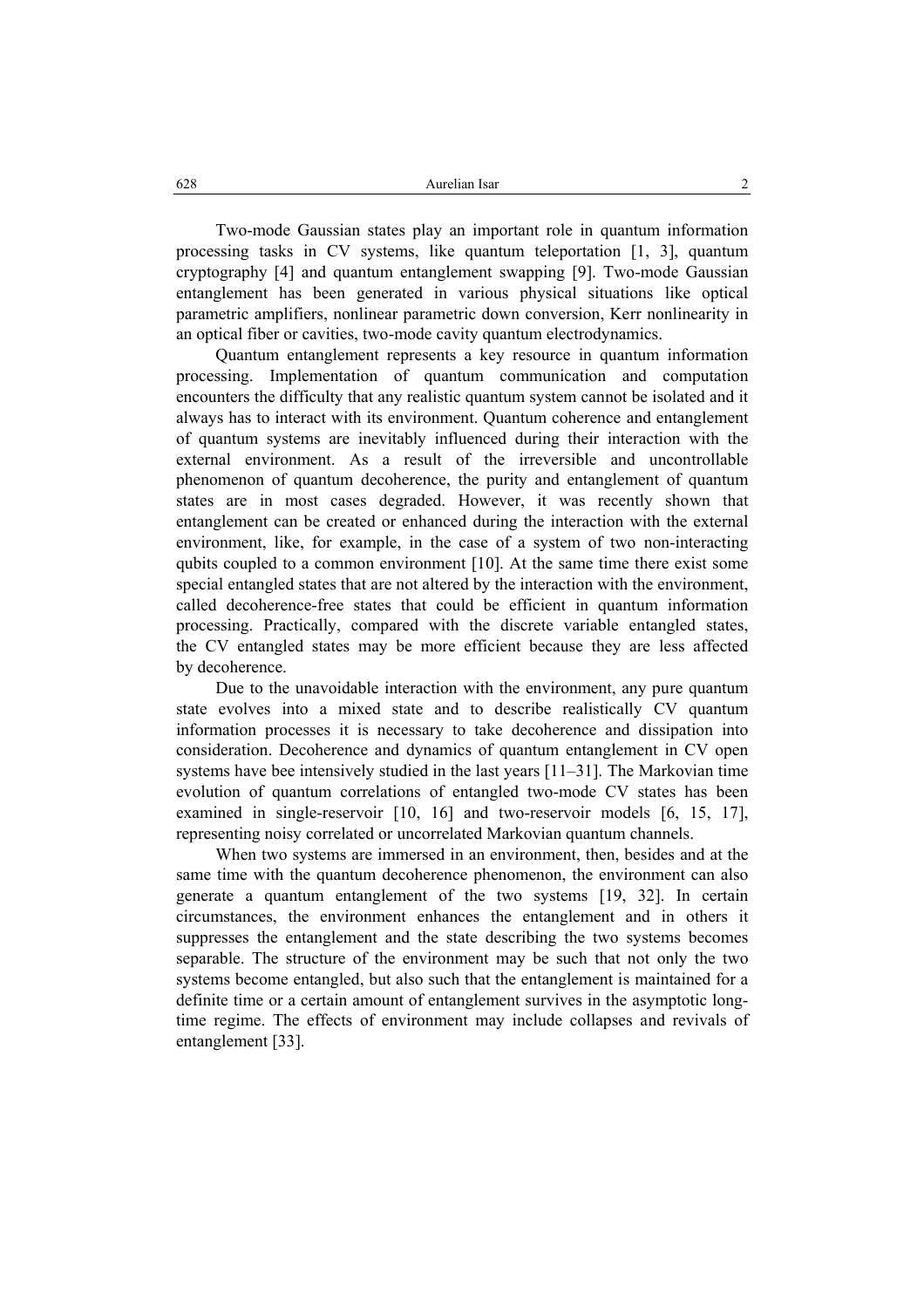In the case of two modes of an electromagnetic field embedded in a thermal environment, in Ref. [16] it was derived a condition which states that if the state of the two modes is initially sufficiently squeezed, it will always remain entangled independent of the strength of the interaction with the environment. Studying the dynamics of two-mode squeezed states in an extended quantum Brownian motion model, Hörhammer et al. [34] showed that below a critical bath temperature, twomode entanglement is preserved even in the steady state. Paz and Roncaglia [35] also analyzed the entanglement properties of two oscillators in a common environment by using the exact master equation for quantum Brownian motion and showed that the entanglement can undergo three phases: sudden death, sudden death and revival, and no sudden death.

In this paper we review the results obtained, in the framework of the theory of open systems based on completely positive quantum dynamical semigroups, on the dynamics of the CV entanglement of two modes (two identical harmonic oscillators) coupled to a common environment characterized by general diffusion and dissipation coefficients [36–38]. We are interested in discussing the correlation effect of the environment, therefore we assume that the two systems are uncoupled, i.e. they do not interact directly. The initial state of the subsystem is taken of Gaussian form and the evolution under the quantum dynamical semigroup assures the preservation in time of the Gaussian form of the state.

The underlying approach assumes weak coupling between the system and the environment and neglects short-time correlations between the system and environment. This approach has been widely and successfully used in the field of quantum optics, where the characteristic time scales of the environmental correlations is much shorter compared to the internal system dynamics.

We show that both modes interact indirectly via the coupling to the environment. Therefore, new quantum correlations may emerge between the two modes and this model provides an example of environment-induced quantum twomode entanglement.

The paper is organized as follows. In Sec. 2 we write the Markovian master equation in the Heisenberg representation for two uncoupled harmonic oscillators interacting with a general environment and the evolution equation for the covariance matrix. For this equation we give its general solution, i.e. we derive the variances and covariances of coordinates and momenta corresponding to a generic two-mode Gaussian state. In particular we derive the asymptotic values of the elements of the covariance matrix. By using the Peres-Simon necessary and sufficient condition for separability of two-mode Gaussian states [5, 39], we investigate in Sec. 3 the dynamics of entanglement for the considered subsystem. In particular, with the help of the asymptotic covariance matrix, we determine the behaviour of the entanglement in the limit of long times. We show that for certain classes of environments the initial state evolves asymptotically to an equilibrium state which is entangled, while for other values of the parameters describing the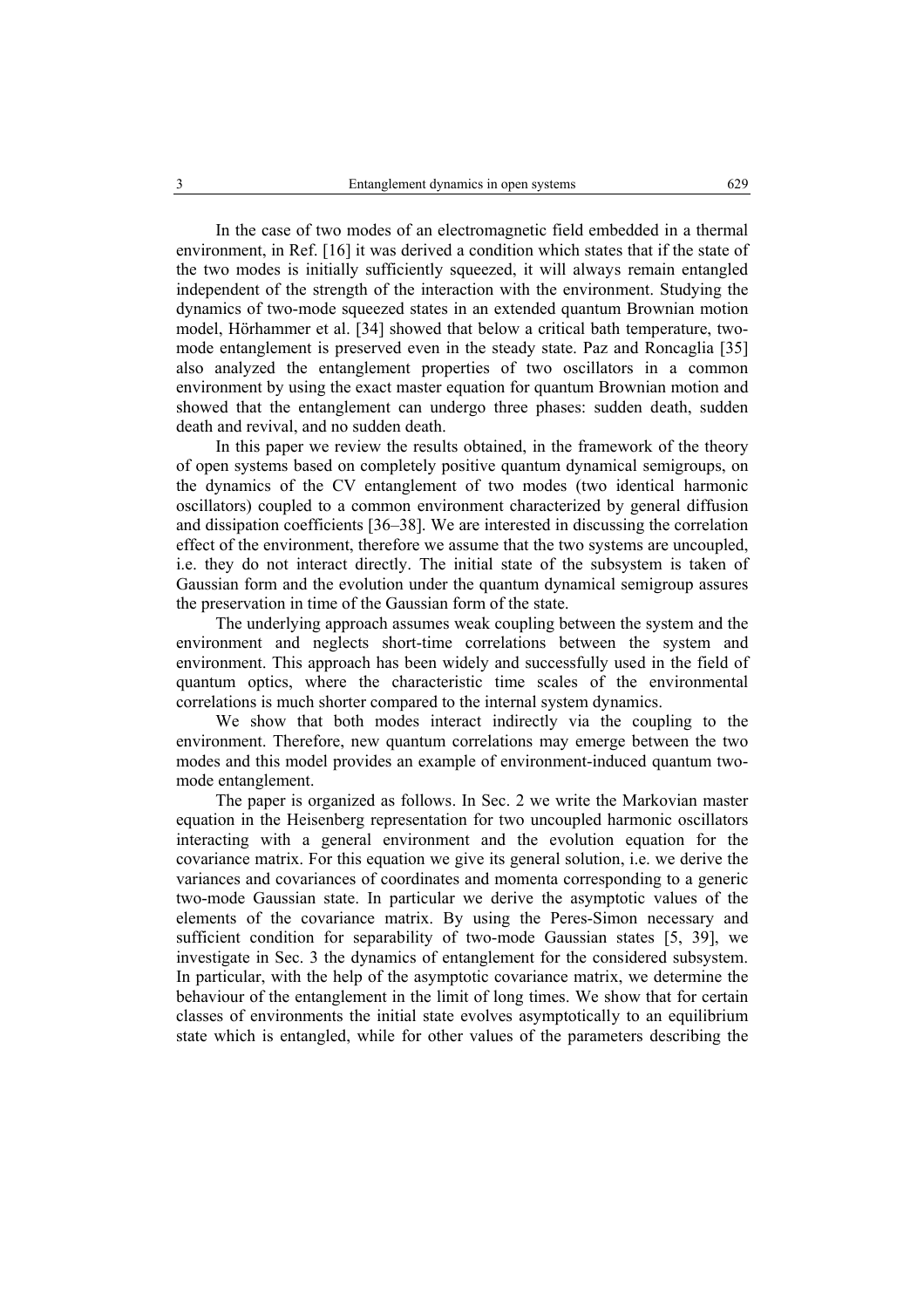environment, the entanglement is suppressed and the asymptotic state is separable. The existence of the quantum correlations between the two systems in the asymptotic long-time regime is the result of the competition between entanglement and decoherence. We analyze also the time evolution of the logarithmic negativity, which characterizes the degree of entanglement of the quantum state. This entanglement monotone of logarithmic negativity is conveniently computable for general Gaussian states, and it provides a proper quantification of entanglement in particular for two-mode Gaussian states. A summary and conclusions are given in Sec. 4.

### **2. EQUATIONS OF MOTION FOR TWO HARMONIC OSCILLATORS**

We study the dynamics of the subsystem composed of two identical noninteracting oscillators in weak interaction with a general environment. In the axiomatic formalism based on completely positive quantum dynamical semigroups, the irreversible time evolution of an open system is described by the following general quantum Markovian master equation for an operator *A* in the Heisenberg representation († denotes Hermitian conjugation) [40, 41]:

$$
\frac{dA(t)}{dt} = \frac{i}{\hbar} \Big[ H, A(t) \Big] + \frac{1}{2\hbar} \sum \Big( V_j^{\dagger} \Big[ A(t), V_j \Big] + \Big[ V_j^{\dagger}, A(t) \Big] V_j \Big).
$$
 (1)

Here, *H* denotes the Hamiltonian of the open system and the operators  $V_i, V_j^{\dagger}$ , defined on the Hilbert space of *H*, represent the interaction of the open system with the environment.

We are interested in the set of Gaussian states, therefore we introduce such quantum dynamical semigroups that preserve this set during time evolution of the system and in this case our model represents a Gaussian noise channel. Consequently *H* is taken to be a polynomial of second degree in the coordinates *x, y* and momenta  $p_x$ ,  $p_y$  of the two quantum oscillators and  $V_i$ ,  $V_i^{\dagger}$  are taken polynomials of first degree in these canonical observables. Then in the linear space spanned by the coordinates and momenta there exist only four linearly independent operators  $V_{j=1,2,3,4}$  [42]:

$$
V_j = a_{xj} p_x + a_{yj} p_y + b_{xj} x + b_{yj} y, \qquad (2)
$$

where  $a_{xy}$ ,  $a_{yy}$ ,  $b_{xy}$ ,  $b_{yy}$  are complex coefficients. The Hamiltonian *H* of the two uncoupled identical harmonic oscillators of mass *m* and frequency ω is given

$$
H = \frac{1}{2m} \left( p_x^2 + p_y^2 \right) + \frac{m\omega^2}{2} \left( x^2 + y^2 \right).
$$
 (3)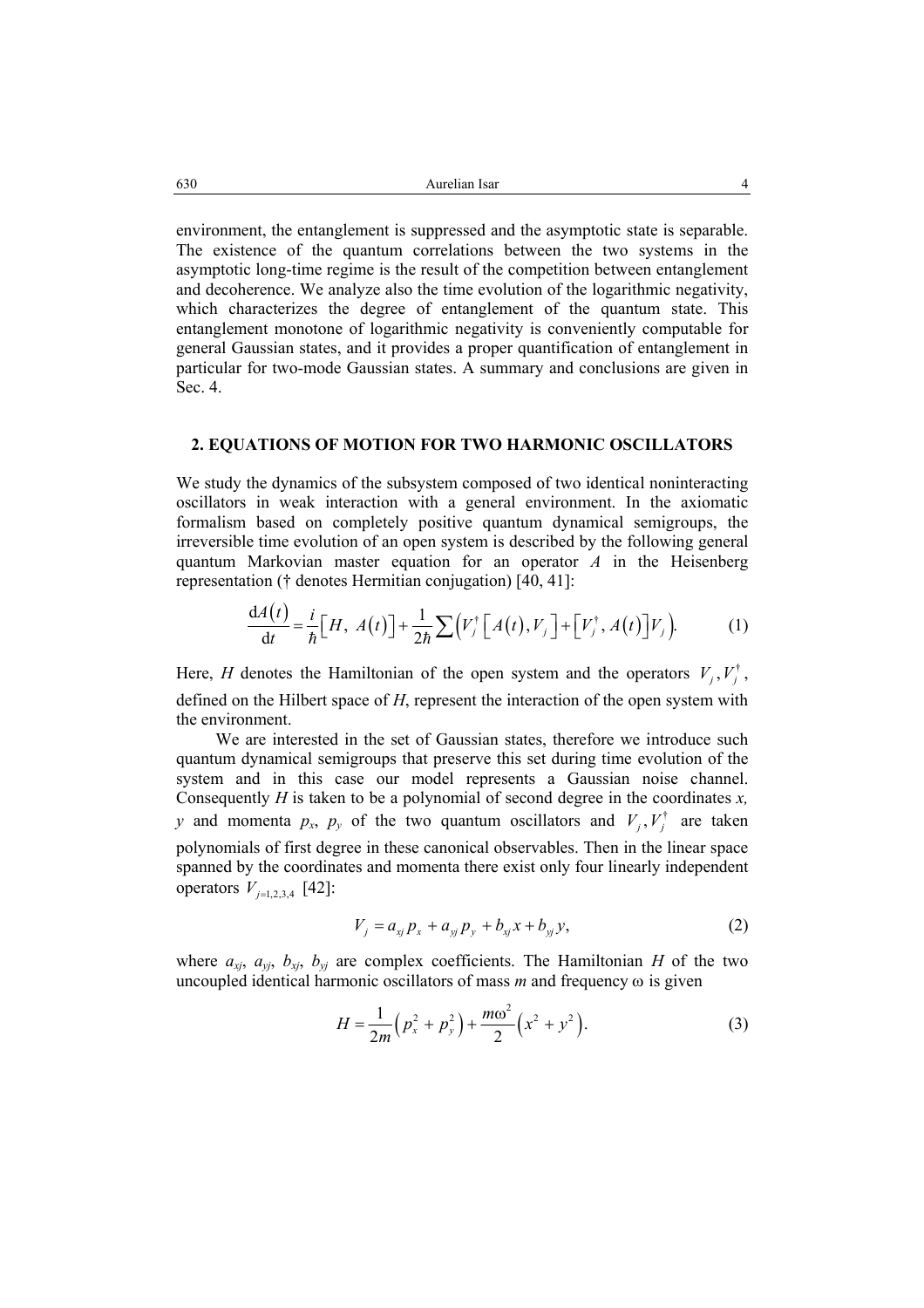The fact that the evolution is given by a dynamical semigroup implies the positivity of the following matrix formed by the scalar products of the four vectors  $\mathbf{a}_x$ ,  $\mathbf{b}_x$ ,  $\mathbf{a}_y$ ,  $\mathbf{b}_y$  whose entries are the components  $a_{xi}$ ,  $b_{xi}$ ,  $a_{yi}$ ,  $b_{yi}$ , respectively:

$$
\frac{1}{2} \hbar \begin{pmatrix}\n(\mathbf{a}_x \mathbf{a}_x) (\mathbf{a}_x \mathbf{b}_x) (\mathbf{a}_x \mathbf{a}_y) (\mathbf{a}_x \mathbf{b}_y) \\
(\mathbf{b}_x \mathbf{a}_x) (\mathbf{b}_x \mathbf{b}_x) (\mathbf{b}_x \mathbf{a}_y) (\mathbf{b}_x \mathbf{b}_y) \\
(\mathbf{a}_y \mathbf{a}_x) (\mathbf{a}_y \mathbf{b}_x) (\mathbf{a}_y \mathbf{a}_y) (\mathbf{a}_y \mathbf{b}_y) \\
(\mathbf{b}_y \mathbf{a}_x) (\mathbf{b}_y \mathbf{b}_x) (\mathbf{b}_y \mathbf{a}_y) (\mathbf{b}_y \mathbf{b}_y)\n\end{pmatrix} (4)
$$

We take this matrix of the following form, where all coefficients  $D_x$ ,  $D_{x_p}$ , ... and  $\lambda$  are real quantities (we put from now on  $\hbar = 1$ ):

$$
\begin{pmatrix}\nD_{xx} & -D_{xy_x} - i\lambda/2 & D_{xy} & -D_{xy_y} \\
-D_{xy_x} + i\lambda/2 & D_{y_x} & -D_{yy_x} & D_{y_x} \\
D_{xy} & -D_{yy_x} & D_{yy} & -D_{yy_y} - i\lambda/2 \\
-D_{xy_y} & D_{y_x} - D_{yy_y} + i\lambda/2 & D_{y_y} \\
D_{xy} & -D_{y_x} + i\lambda/2 & D_{y_y} \\
D_{xy} & -D_{y_y} + i\lambda/2 & D_{y_y} \\
\end{pmatrix}.
$$
\n(5)

It follows that the principal minors of this matrix are positive or zero. From the Cauchy-Schwarz inequality the following relations hold for the coefficients defined in Eq. (5):

$$
D_{xx}D_{p_xp_x} - D_{xp_x}^2 \ge \frac{\lambda^2}{4}, \quad D_{yy}D_{p_yp_y} - D_{yp_y}^2 \ge \frac{\lambda^2}{4},
$$
  
\n
$$
D_{xx}D_{yy} - D_{xy}^2 \ge 0, \quad D_{p_xp_x}D_{p_yp_y} - D_{p_xp_y} \ge 0,
$$
  
\n
$$
D_{xx}D_{p_yp_y} - D_{xp_y}^2 \ge 0, \quad D_{yy}D_{p_xp_x} - D_{yp_x}^2 \ge 0.
$$
\n
$$
(6)
$$

The matrix of the coefficients (5) can be conveniently written as (T denotes the transposed matrix)

$$
\begin{pmatrix} C_1 & C_3 \\ C_3^T & C_2 \end{pmatrix},\tag{7}
$$

in terms of  $2 \times 2$  matrices  $C_1 = C_1^{\dagger}$ ,  $C_2 = C_2^{\dagger}$  and  $C_3$ . This decomposition has a direct physical interpretation: the elements containing the diagonal contributions *C*<sup>1</sup> and *C*2 represent diffusion and dissipation coefficients corresponding to the first, respectively the second, system in absence of the other, while the elements in  $C_3$ represent environment generated couplings between the two oscillators, taken initially independent.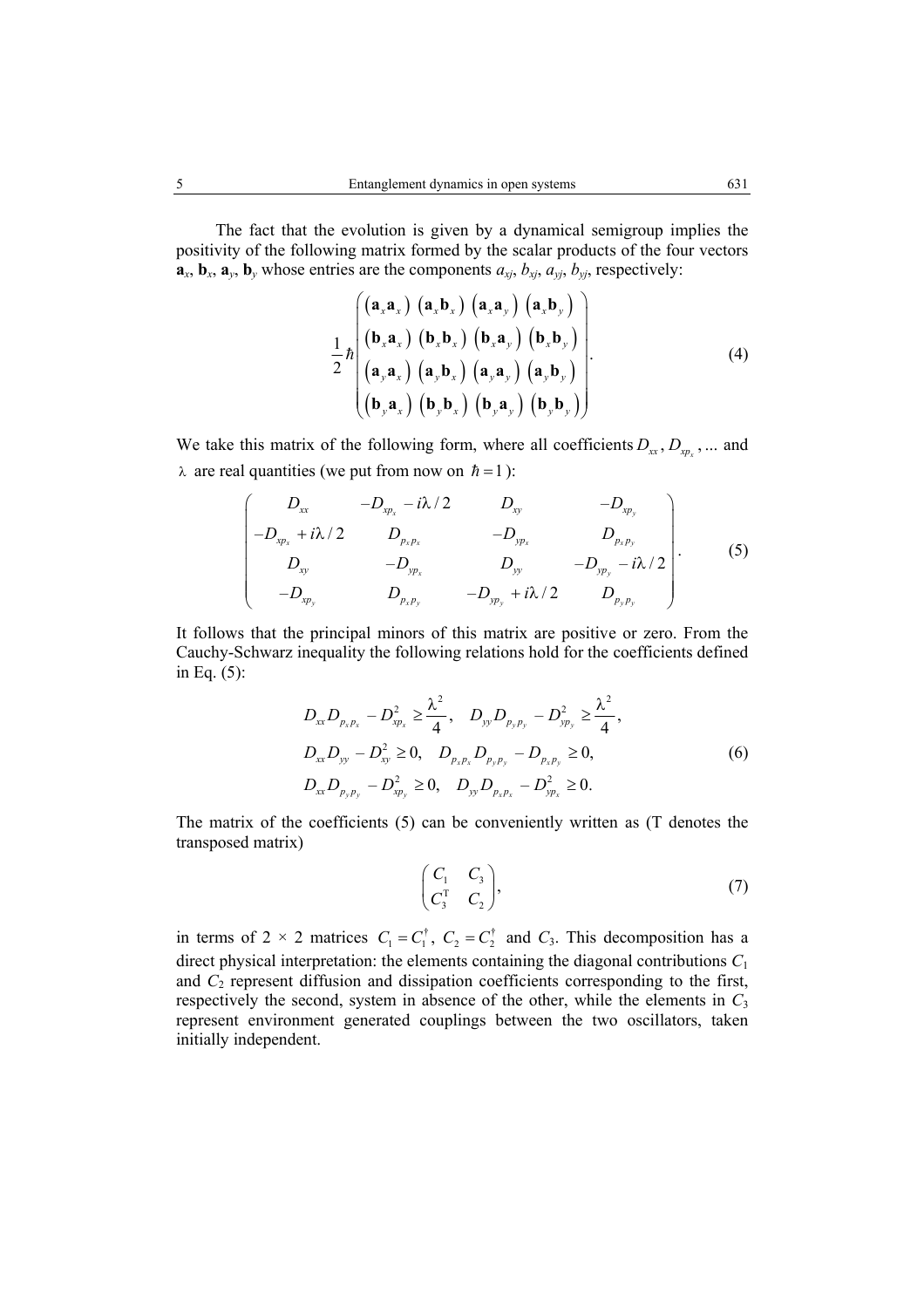We introduce the following  $4 \times 4$  bimodal covariance matrix:

$$
\sigma(t) = \begin{pmatrix}\n\sigma_{xx}(t) & \sigma_{xy_x}(t) & \sigma_{xy}(t) & \sigma_{xy_y}(t) \\
\sigma_{xy_x}(t) & \sigma_{y_x y_x}(t) & \sigma_{yy_x}(t) & \sigma_{y_x y_y}(t) \\
\sigma_{xy}(t) & \sigma_{yy_x}(t) & \sigma_{yy}(t) & \sigma_{yy_y}(t) \\
\sigma_{xy_y}(t) & \sigma_{y_x y_y}(t) & \sigma_{yy_y}(t) & \sigma_{y_y y_y}(t)\n\end{pmatrix},
$$
\n(8)

with the correlations of operators  $A_1$  and  $A_2$ , defined by using the density operator ρ of the initial state of the quantum system, as follows:

$$
\sigma_{A_1 A_2}(t) = \frac{1}{2} \operatorname{Tr} \left[ \rho \left( A_1 A_2 + A_2 A_1 \right) (t) \right] - \operatorname{Tr} \left[ \rho A_1(t) \right] \operatorname{Tr} \left[ \rho A_2(t) \right]. \tag{9}
$$

Using this definition, we can transform the problem of solving the master equation for the operators in Heisenberg representation into a problem of solving first-order in time, coupled linear differential equations for the covariance matrix elements. Namely, from Eq. (1) we obtain the following system of equations for the quantum correlations of the canonical observables [42]:

$$
\frac{d\sigma(t)}{dt} = Y\sigma(t) + \sigma(t)Y^{T} + 2D,
$$
\n(10)

where

$$
Y = \begin{pmatrix} -\lambda & 1/m & 0 & 0 \\ -m\omega^2 & -\lambda & 0 & 0 \\ 0 & 0 & -\lambda & 1/m \\ 0 & 0 & -m\omega^2 & -\lambda \end{pmatrix},
$$
(11)

$$
D = \begin{pmatrix} D_{xx} & D_{xp_x} & D_{xy} & D_{xp_y} \\ D_{xp_y} & D_{p_x p_x} & D_{yp_x} & D_{p_x p_y} \\ D_{xy} & D_{yp_x} & D_{yy} & D_{yp_y} \\ D_{xp_y} & D_{p_x p_y} & D_{yp_y} & D_{p_y p_y} \end{pmatrix} .
$$
 (12)

The time-dependent solution of Eq. (10) is given by [42]

$$
\sigma(t) = M(t) \left[ \sigma(0) - \sigma(\infty) \right] M^{T}(t) + \sigma(\infty), \tag{13}
$$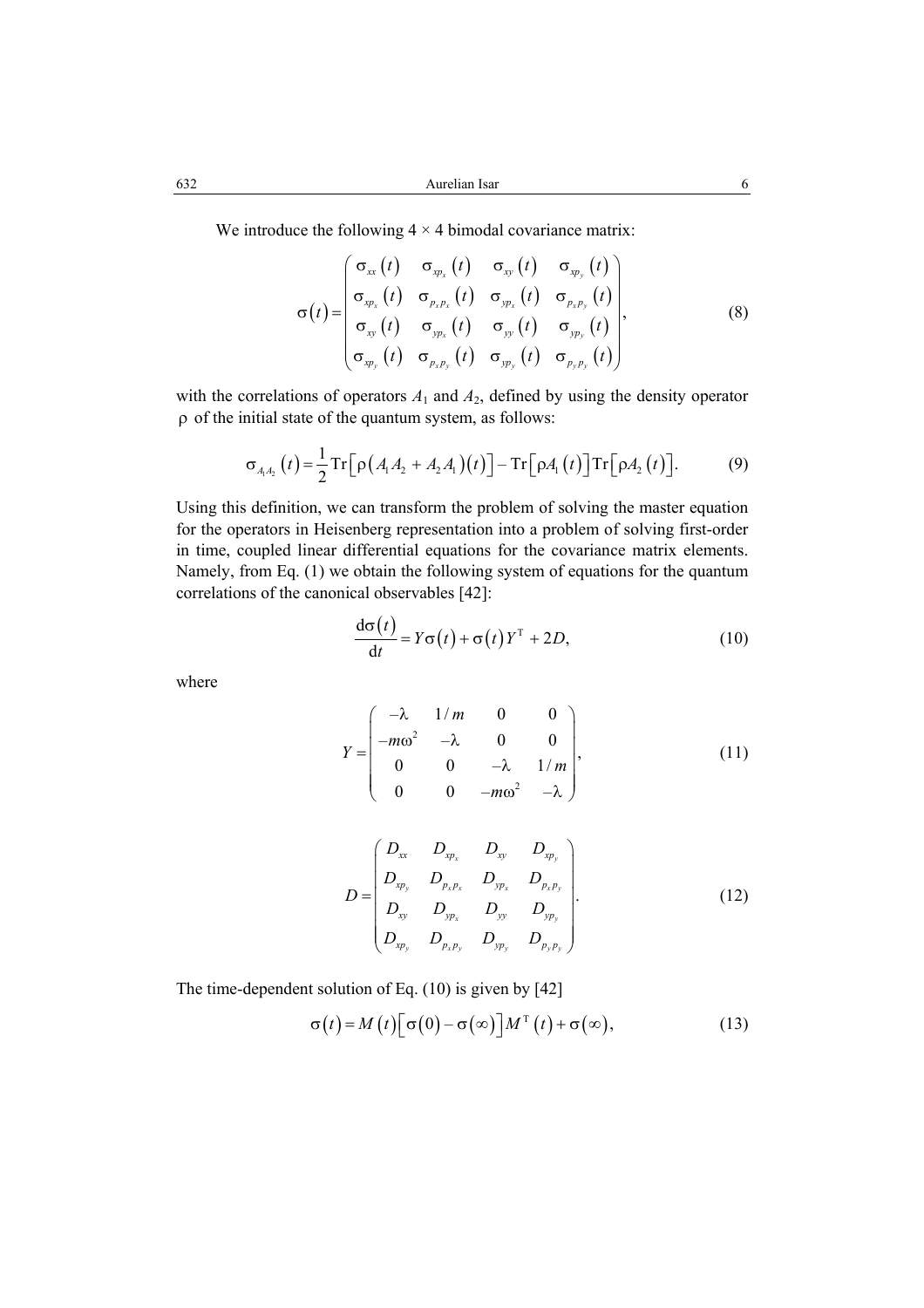where the matrix  $M(t) = \exp(Yt)$  has to fulfill the condition  $\lim M(t) = 0$ . In order

that this limit exists, *Y* must only have eigenvalues with negative real parts. The values at infinity are obtained from the equation

$$
Y\sigma(\infty) + \sigma(\infty)Y^{T} = -2D.
$$
 (14)

# **3. DYNAMICS OF TWO-MODE CONTINUOUS VARIABLE ENTANGLEMENT**

In the following we review the quantum separability criteria for a special class of states of CV systems – the two-mode Gaussian states. A Gaussian twomode state has a Gaussian Wigner function in phase space and it is completely characterized by its first and second moments of canonical variables. A wellknown sufficient condition for inseparability is the so-called Peres-Horodecki criterion [39, 43] which is based on the observation that the noncompletely positive nature of the partial transposition operation of the density matrix for a bipartite system (this means transposition with respect to degrees of freedom of one subsystem only) may turn an inseparable state into a nonphysical state. The signature of this nonphysicality, and thus of quantum entanglement, is the appearance of a negative eigenvalue in the eigenspectrum of the partially transposed density matrix of a bipartite system. The characterization of the separability of CV states using second-order moments of quadrature operators was given in Refs. [5, 6]. For Gaussian states, whose statistical properties are fully characterized by just secondorder moments, this criterion was proven to be necessary and sufficient: A Gaussian CV state is separable if and only if the partial transpose of its density matrix is nonnegative [positive partial transpose (PPT) criterion].

The two-mode Gaussian state is entirely specified by its covariance matrix (8), which is a real, symmetric and positive matrix with the following block structure:

$$
\sigma(t) = \begin{pmatrix} A & C \\ C^T & B \end{pmatrix},\tag{15}
$$

where *A*, *B* and *C* are 2×2 Hermitian matrices. Their entries are correlations of the canonical operators  $x$ ,  $y$ ,  $p_x$  and  $p_y$ ; *A* and *B* denote the symmetric covariance matrices for the individual reduced one-mode states, while the matrix *C* contains the cross-correlations between modes.

The  $4\times4$  covariance matrix (15) (where all first moments have been set to zero by means of local unitary operations which do not affect the entanglement) contains four local symplectic invariants in form of the determinants of the block matrices *A*, *B*, *C* and covariance matrix  $\sigma$ . Based on the above invariants Simon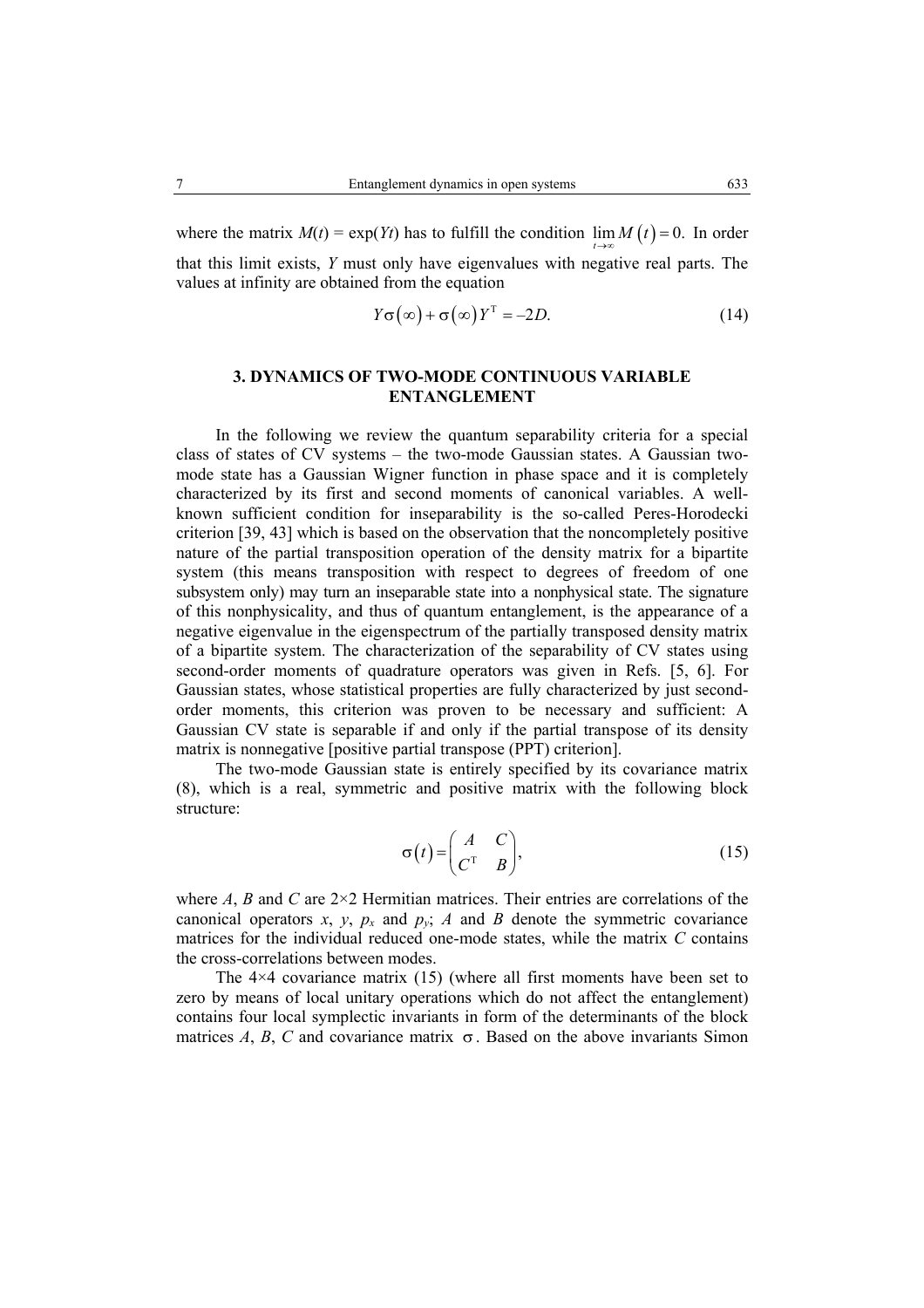[5] derived a PPT criterion for bipartite Gaussian CV states: the necessary and sufficient criterion for separability is  $S(t) \ge 0$ , where

$$
S(t) = \det A \det B + \left(\frac{1}{4} - \left|\det C\right|\right)^2 - \text{Tr}\left[AJCJBJC^{\mathrm{T}}J\right] - \frac{1}{4}\left(\det A + \det B\right) (16)
$$

and *J* is the  $2 \times 2$  symplectic matrix

$$
J = \begin{pmatrix} 0 & 1 \\ -1 & 0 \end{pmatrix}.
$$
 (17)

This is also a necessary separability criterion for non-Gaussian states. For a Gaussian two-mode state the partial transpose implies a mirror reflection in one of the two momenta operators and this leads to a change of the signs in those elements of the covariance matrix, which connect the momentum of one mode to the coordinate of the other mode.

The elements of the covariance matrix depend on *Y* and *D* and can be calculated from Eqs. (13), (14). Solving for the time evolution of the covariance matrix elements, we can obtain the entanglement dynamics through the computation of the Simon criterion or by calculating logarithmic negativity, as will be shown in the following. Since the two oscillators are identical, it is natural to consider environments for which the two diagonal submatrices in Eq. (7) are equal,  $C_1 = C_2$ , and the matrix  $C_3$  is symmetric, so that in the following we take  $D_{xx} = D_{yy}$ ,  $D_{xp_x} = D_{yp_y}$ ,  $D_{p_xp_x} = D_{p_yp_y}$ ,  $D_{xp_y} = D_{yp_x}$ . Then both unimodal covariance matrices are equal,  $A = B$ , and the entanglement matrix *C* is symmetric.

# 3.1. TIME EVOLUTION OF ENTANGLEMENT

It is interesting that the general theory of open quantum systems allows couplings via the environment between uncoupled oscillators. According to the definitions of the environment parameters, the diffusion coefficients can take nonzero values and therefore can simulate an interaction between the uncoupled oscillators. Consequently, the cross-correlations between modes can have non-zero values. In this case the Gaussian states with  $\det C \geq 0$  are separable states, but for  $detC < 0$  it may be possible that the states are entangled.

In order to describe the dynamics of entanglement, we use the PPT criterion [5, 39] according to which a state is entangled if and only if the operation of partial transposition does not preserve its positivity. Concretely, we have to analyze the time evolution of the Simon function  $S(t)$  (16). We consider two cases, according to the type of the initial Gaussian state: separable or entangled. A special subclass of entangled two-mode Gaussian states is given by the so-called two-mode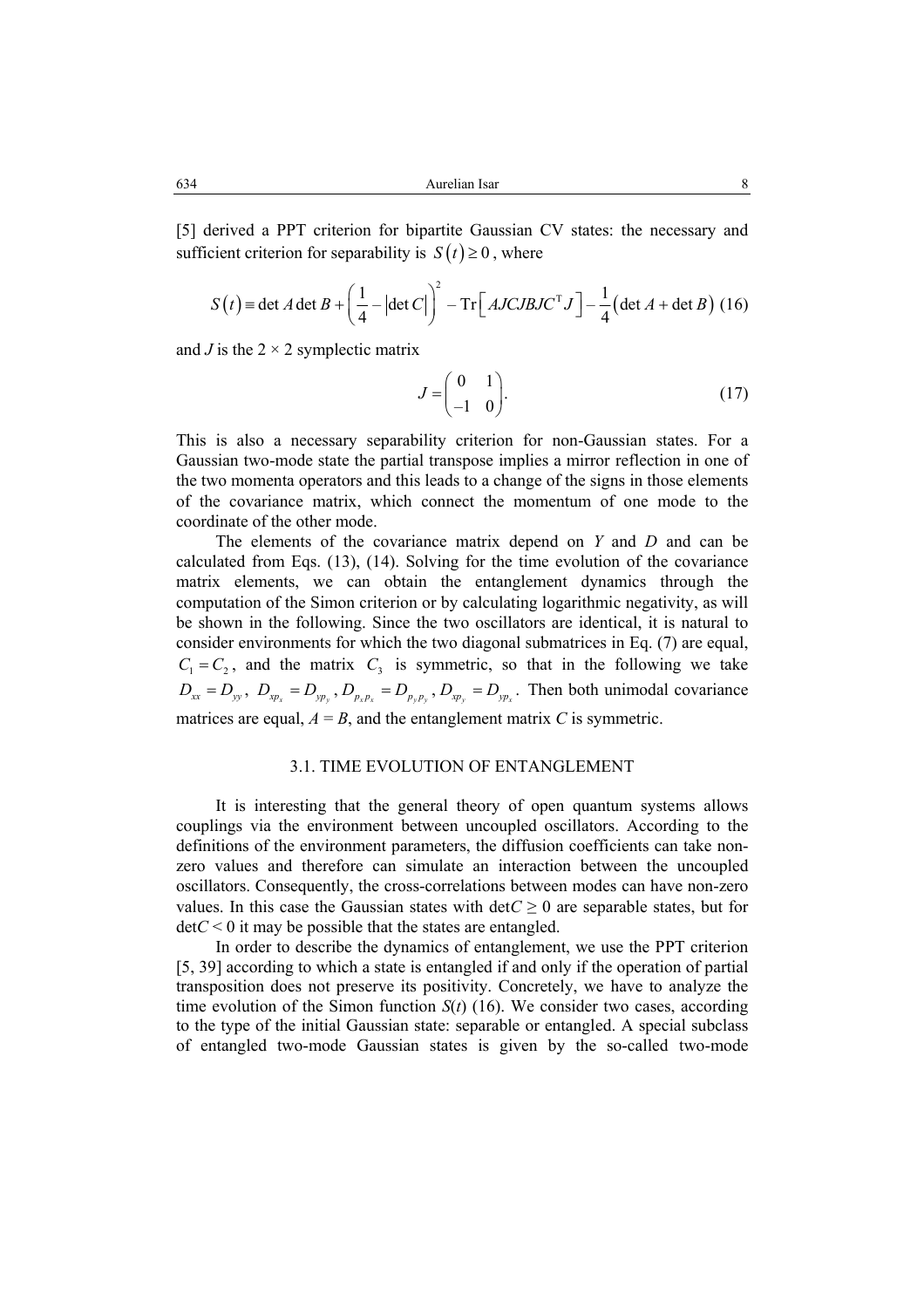squeezed vacuum states. For a zero squeezing parameter, two-mode state corresponds to a separable (disentangled) state. Two-mode squeezed vacuum states are usually generated in quantum optics laboratories and have been used in most implementations of CV quantum information protocols.

In the following we consider such environment diffusion coefficients, for which

$$
m^2 \omega^2 D_{xx} = D_{p_x p_x}, D_{yp_y} = 0, m^2 \omega^2 D_{xy} = D_{p_x p_y}
$$
 (18)

This corresponds to the case when the asymptotic state is a Gibbs state [41].

1) To illustrate a possible generation of the entanglement, we analyzed in [36–38] the dependence of function  $S(t)$  on time  $t$  and diffusion coefficient  $D_{\nu}$  = *d* for a separable initial Gaussian state. We obtained that, according to Peres-Simon criterion, for relatively small values of the coefficient *d*, the initial separable state remains separable for all times. For larger values of *d*, at some finite moment of time, when *S*(*t*) becomes negative, the state becomes entangled.

In the case of a generated entanglement we notice several situations: a) the entanglement is created only for a short time, then it disappears and the state becomes again separable; b) there exist repeated collapse and revival of entanglement; c) entanglement may persist forever, including the asymptotic final state. These situations depend on the coefficients characterizing the environment.

The entanglement of the two modes can be generated from an initial separable state during the interaction with the environment only for certain values of diffusion and dissipation coefficients.

2) The evolution of an entangled initial state is also described in Refs. [36– 38], where we analyzed the dependence of function *S*(*t*) on time *t* and diffusion coefficient *d*. We observed that for relatively small values of *d*, at some finite moment of time  $S(t)$  takes non-negative values and therefore the state becomes separable. This is the so-called phenomenon of entanglement sudden death. This phenomenon is in contrast to the loss of quantum coherence, which is usually gradual [29, 44]. Depending on the values of the coefficient *d*, it is also possible to have a repeated collapse and revival of the entanglement. For relatively large values of the coefficients  $D_{xx}$  and  $d$ , the initial entangled state remains entangled for all times.

The dynamics of entanglement of the two oscillators depends strongly on the initial states and the coefficients describing the interaction of the system with the environment.

# 3.2. ASYMPTOTIC ENTANGLEMENT

On general grounds, one expects that the effects of decoherence, counteracting entanglement production, is dominant in the long-time regime, so that no quantum correlations (entanglement) is expected to be left at infinity.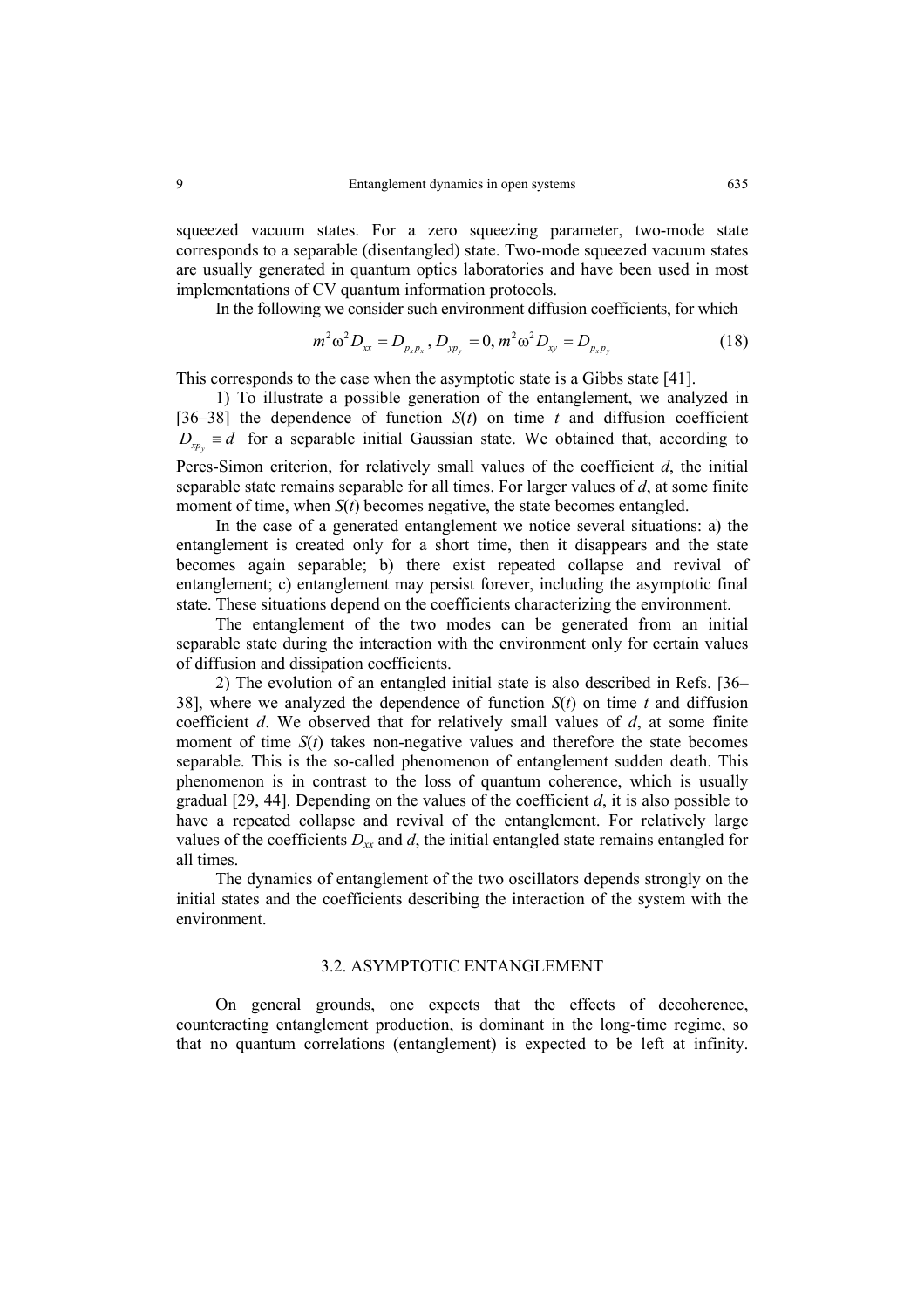Nevertheless, we have seen previously that there are situations in which the environment allows the presence of entangled asymptotic equilibrium states. From Eq. (14) we obtain the following elements of the asymptotic entanglement matrix *C*(∞):

$$
\sigma_{xy}(\infty) = \frac{m^2 \left(2\lambda^2 + \omega^2\right) D_{xy} + 2m\lambda D_{xy_y} + D_{p_x p_y}}{2m^2 \lambda \left(\lambda^2 + \omega^2\right)},
$$
\n(19)

$$
\sigma_{\scriptscriptstyle \chi p_{\scriptscriptstyle y}}\left(\infty\right) = \sigma_{\scriptscriptstyle \chi p_{\scriptscriptstyle x}}\left(\infty\right) \frac{-m^2 \omega^2 D_{\scriptscriptstyle \chi y} + 2m\lambda D_{\scriptscriptstyle \chi p_{\scriptscriptstyle y}} + D_{\scriptscriptstyle p_{\scriptscriptstyle x} p_{\scriptscriptstyle y}}}{2m\left(\lambda^2 + \omega^2\right)},\tag{20}
$$

$$
\sigma_{p_x p_y}(\infty) = \frac{m^2 \omega^4 D_{xy} - 2m \omega^2 \lambda D_{xy} + (2\lambda^2 + \omega^2) D_{p_x p_y}}{2\lambda (\lambda^2 + \omega^2)}.
$$
 (21)

The corresponding elements of matrices  $A(\infty)$  and  $B(\infty)$  are obtained by setting  $x = y$  in the previous expressions. We calculate the determinant of the entanglement matrix and obtain:

$$
\det C(\infty) = \frac{1}{4\lambda^2 \left(\lambda^2 + \omega^2\right)} \left[ \left( m\omega^2 D_{xy} + \frac{1}{m} D_{p_x p_y} \right)^2 + 4\lambda^2 \left( D_{xy} D_{p_x p_y} - D_{xy}^2 \right) \right].
$$
 (22)

With the chosen coefficients (18), the Simon expression (16) takes the following form in the limit of large times:

$$
S(\infty) = \left(\frac{m^2\omega^2\left(D_{xx}^2 - D_{xy}^2\right)}{\lambda^2} + \frac{D_{xy}^2}{\lambda^2 + \omega^2} - \frac{1}{4}\right)^2 - 4\frac{m^2\omega^2 D_{xy}^2 D_{xy}^2}{\lambda^2 \left(\lambda^2 + \omega^2\right)}.
$$
 (23)

For environments characterized by such coefficients that the expression  $S(\infty)$  (23) is strictly negative, the asymptotic final state is entangled. In particular, for  $D_{xy} = 0$ we obtain that  $S(\infty) < 0$ , i.e. the asymptotic final state is entangled, for the following range of values of the coefficient  $D_{\text{xp}}$  characterizing the environment [44, 45]:

$$
\frac{m\omega D_{xx}}{\lambda} - \frac{1}{2} < \frac{D_{xy}}{\sqrt{\lambda^2 + \omega^2}} < \frac{m\omega D_{xx}}{\lambda} + \frac{1}{2},\tag{24}
$$

where the diffusion coefficient  $D_{xx}$  satisfies the condition  $m\omega D_{xx}/\lambda \geq 1/2$ , equivalent with the unimodal uncertainty relation. We remind that, according to inequalities (6), the coefficients have to fulfill also the constraint  $D_{xx} \ge D_{yy}$ . If the coefficients do not fulfil the inequalities (24), then  $S(\infty) \ge 0$  and the asymptotic state of the considered system is separable.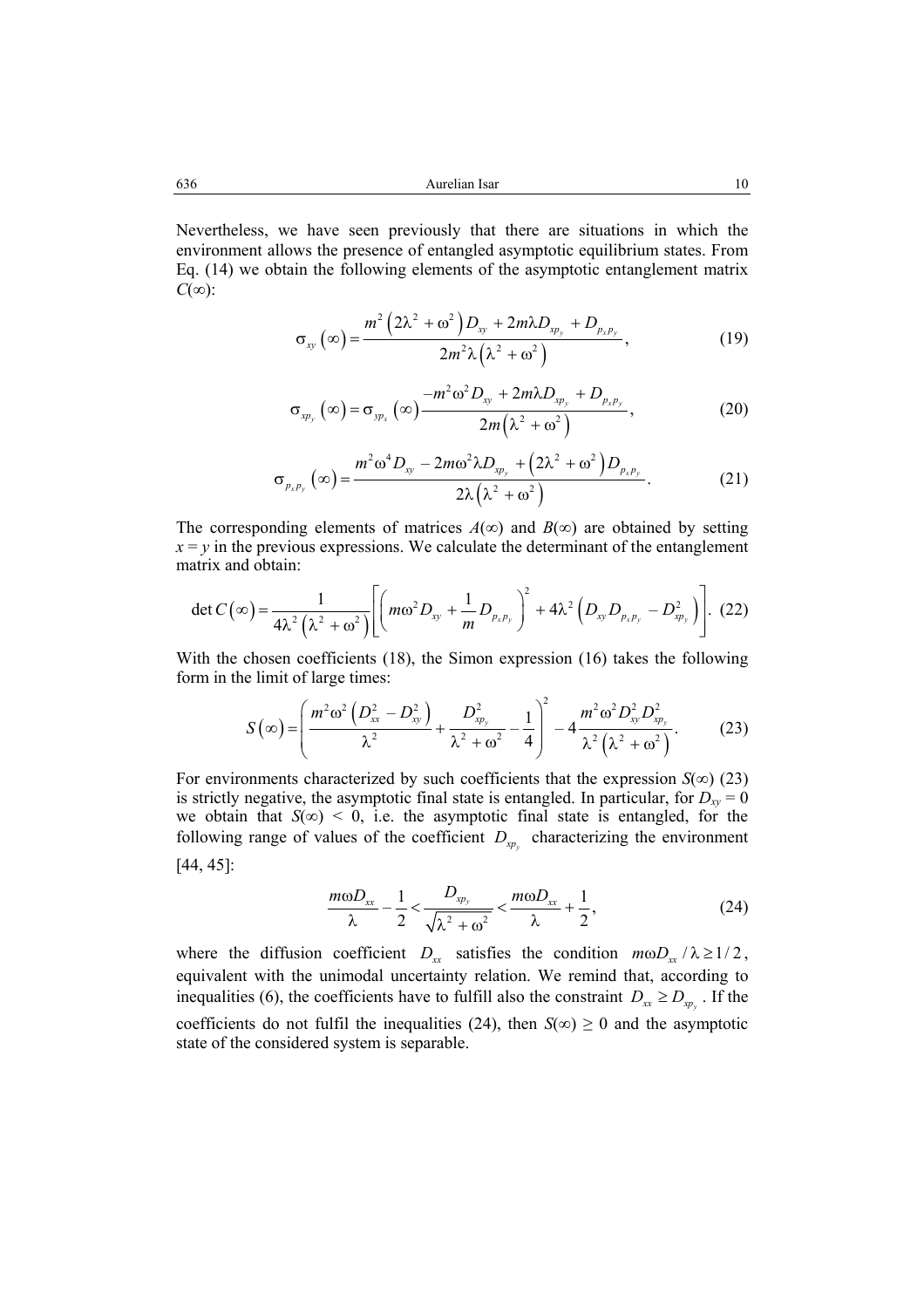### 3.3. LOGARITHMIC NEGATIVITY

In order to quantify the degrees of entanglement of the infinite-dimensional bipartite system states of the two oscillators it is suitable to use the logarithmic negativity. The logarithmic negativity of a bipartite system consisting of two subsystems A and B is [7]  $E_N(\rho) = \log_2 \|\rho^{T_B}\|_1$ , where  $\rho^{T_B}$  means the partial transpose of a mixed state density matrix operator  $\rho$  with respect to subsystem B. The operation  $\|\cdot\|$  denotes the trace norm, which for any Hermitian operator *O* is defined as  $||O||_1 = Tr|O| = Tr\sqrt{O^{\dagger}O}$  and it is calculated as the sum of absolute values of the eigenvalues of *O*.

Logarithmic negativity quantifies the degree of violation of PPT criterion for separability, i.e. how much the partial transposition of  $\rho$  fails to be positive and it is based on negative eigenvalues of the partial transpose of the subsystem density matrix. For a Gaussian density operator, the negativity is completely defined by the symplectic spectrum of the partial transpose of the covariance matrix and it is given by

$$
E_N = \max\{0, -\log_2 2\tilde{v}_-\},\tag{25}
$$

where  $\tilde{v}$  is the smallest of the two symplectic eigenvalues of the partial transpose σ of the 2-mode covariance matrix σ:

$$
2\tilde{v}_{\tau}^{2} = \tilde{\Delta} \mp \sqrt{\tilde{\Delta}^{2} - 4 \det \sigma}.
$$
 (26)

Here  $\tilde{\Delta}$  is the symplectic invariant (seralian), given by

$$
\tilde{\Delta} = \det A + \det B + 2 \det \tilde{C} = \det A + \det B - 2 \det C = \Delta - 4 \det C.
$$
 (27)

Logarithmic negativity  $E_N$  is a decreasing function of  $\tilde{v}_1$  only and quantifies the amount by which inequality  $\tilde{v}_2 \ge 1/2$  is violated (this inequality is equivalent to the Simon criterion of separability). As  $\tilde{v}$  goes to 0, logarithmic negativity diverges, while it becomes zero for  $\tilde{v} \ge 1/2$ , and the state is separable. Despite not being convex, the logarithmic negativity is a full entanglement monotone under local operations and classical communication (LOCC). Therefore the smallest partially transposed symplectic eigenvalue  $\tilde{v}_-$  alone completely determines qualitatively and quantitatively the quantum entanglement of a two-mode Gaussian state [46]. That is, the smaller the value of  $\tilde{v}$ , the more entangled the corresponding two-mode Gaussian state.

In our model, the logarithmic negativity is calculated as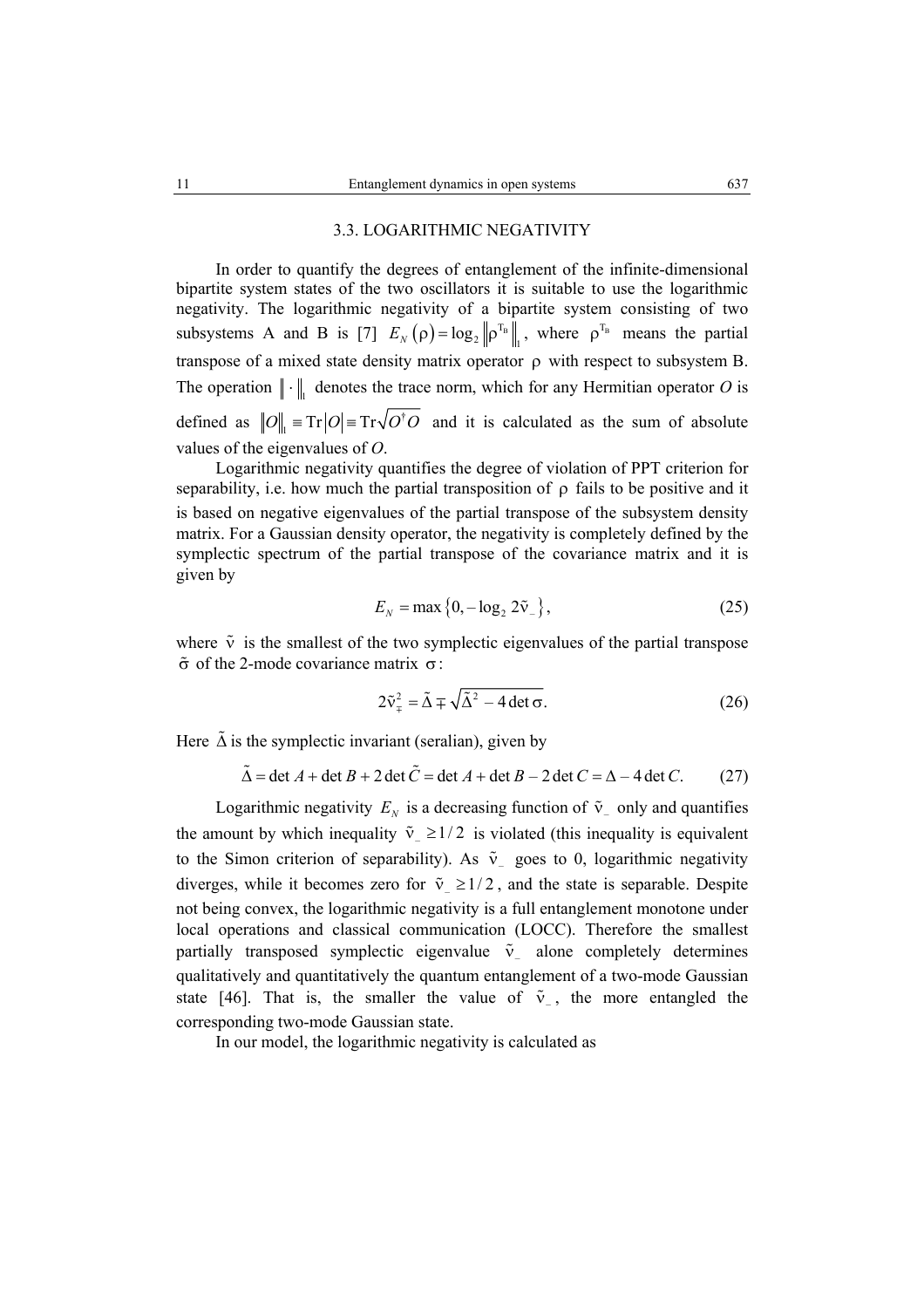$$
E_N(t) = -\frac{1}{2}\log_2\left[4f(\sigma(t))\right],
$$

where

$$
f(\sigma(t)) = \frac{1}{2} (\det A + \det B) - \det C -
$$
  
 
$$
- \left( \left[ \frac{1}{2} (\det A + \det B) - \det C \right]^{2} - \det \sigma(t) \right)^{1/2}.
$$
 (28)

It determines the strength of entanglement for  $E_y(t) \le 0$  and if  $E_y(t) \ge 0$ , then the state is separable. In Refs. [36–38, 44, 45, 47] we described the dependence of the logarithmic negativity  $E_N(t)$  on time and diffusion coefficient  $D_{X_p}$  for the two types of the initial Gaussian state, separable or entangled, previously considered when we analyzed the time evolution of the Simon function *S*(*t*). As expected, the logarithmic negativity has a behaviour similar to that one of the Simon function in what concerns the characteristics of the state of being separable or entangled. Depending on the values of the environment coefficients, the initial state can preserve for all times its initial property – separable or entangled, and we can also notice the generation of entanglement or the collapse of entanglement (entanglement sudden death) at those finite moments of time when the logarithmic negativity  $E_N(t)$ , strictly positive initially, reaches zero value. One can also observe a repeated collapse and revival of the entanglement. In the case of an entangled initial state, for certain values of environment coefficients the logarithmic negativity is a fluctuating function which decreases asymptotically in time. When  $\lambda$  increases, then the oscillations of the logarithmic negativity are attenuated, i.e. for smaller  $\lambda$  we have more oscillations.

The asymptotic logarithmic negativity has the form

$$
E_N = -\log_2\left[2\left|\frac{m\omega D_{xx}}{\lambda} - \frac{D_{xy}}{\sqrt{\lambda^2 + \omega^2}}\right|\right].
$$
 (29)

It depends only on the diffusion and dissipation coefficients characterizing the environment and does not depend on the initial Gaussian state.

#### **4. SUMMARY AND CONCLUSIONS**

In the framework of the theory of open quantum systems based on completely positive quantum dynamical semigroups, we investigated the Markovian dynamics of the quantum entanglement for a subsystem composed of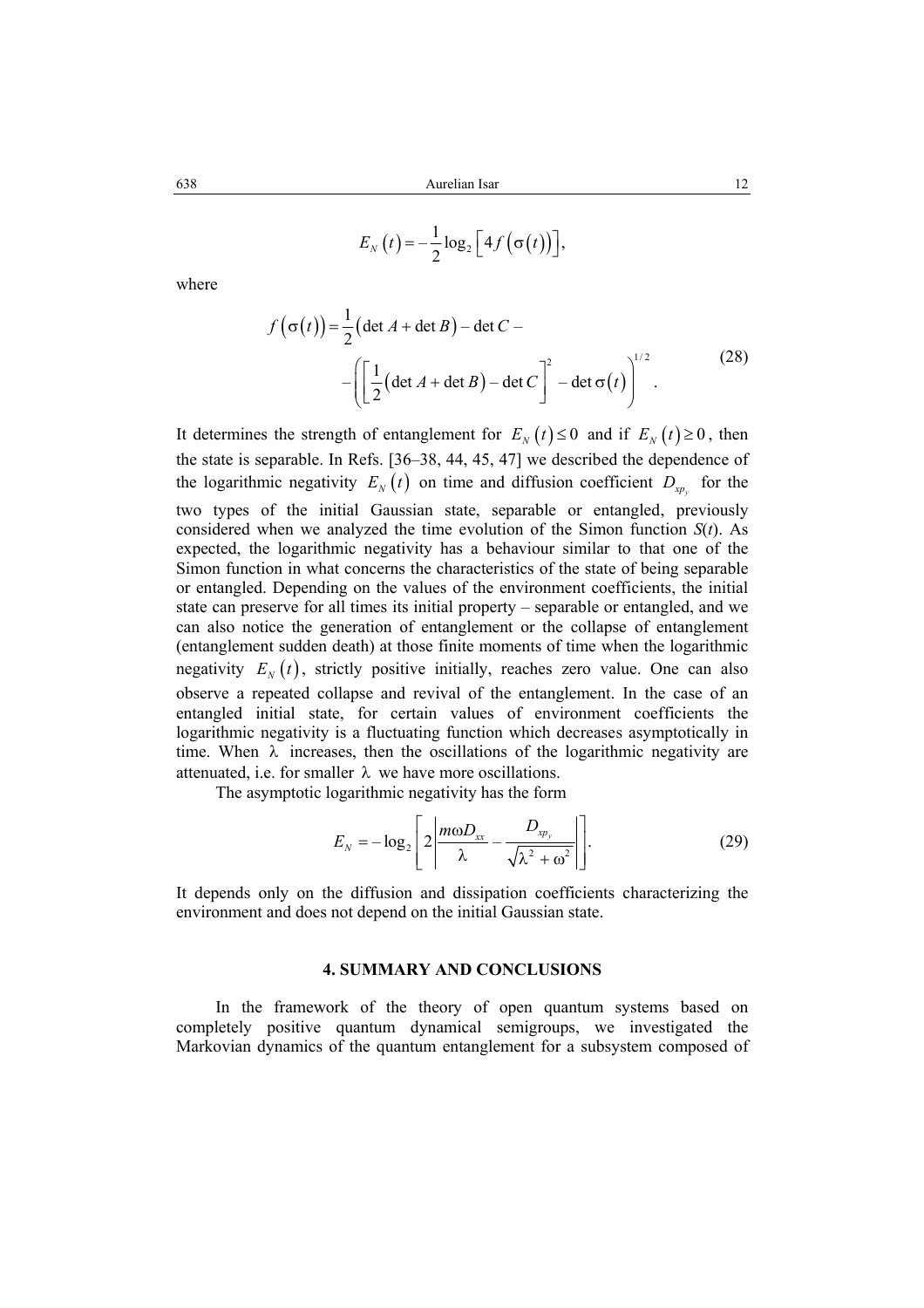two noninteracting modes embedded in a general common environment. We have presented and discussed the influence of the environment on the entanglement dynamics for different initial states. By using the Peres-Simon necessary and sufficient condition for separability of two-mode Gaussian states, we have described the generation and evolution of entanglement in terms of the covariance matrix for Gaussian input states. For some values of diffusion and dissipation coefficients describing the environment, the state keeps for all times its initial type: separable or entangled. In other cases, entanglement generation or entanglement suppression (entanglement sudden death) take place or even one can notice a repeated collapse and revival of entanglement. The dynamics of the quantum entanglement is sensitive to the initial states and the coefficients characterizing the environment.

We have also shown that, independent of the type of the initial state, for certain classes of environments the initial state evolves asymptotically to an equilibrium state which is entangled, while for other values of the coefficients describing the environment, the asymptotic state is separable.

We described also the time evolution of the logarithmic negativity, which characterizes the degree of entanglement of the quantum state. We determined the range of diffusion and dissipation coefficients for entanglement to exist at long times for the two noninteracting subsystems coupled to the common environment.

In conclusion, the common environment can provide an indirect coupling between the two subsystems and therefore a mechanism to correlate them. Thus the coupling to the environment induces not only decoherence leading to separability of states, but also can generate quantum correlations.

The existence of quantum correlations between the two uncoupled harmonic oscillators interacting with a common environment is the result of the competition between the environment-induced entanglement and environmentinduced quantum decoherence. From the formal point of view, the generation of entanglement or its suppression (entanglement sudden death) correspond to the finite time vanishing of the Simon separability function or, respectively, of the logarithmic negativity. Presently there is a large debate relative to the physical interpretation existing behind these fascinating phenomena. Due to the increased interest manifested towards the CV approach to quantum information theory, the presented results, in particular the possibility of maintaining a bipartite entanglement in a diffusivedissipative environment for asymptotic long times, might be useful in controlling the entanglement in open systems and also for applications in quantum information processing and communication.

*Acknowledgements*. The author acknowledges the financial support received within the Project IDEI 497/2009 and Project PN 09 37 01 02/2009.